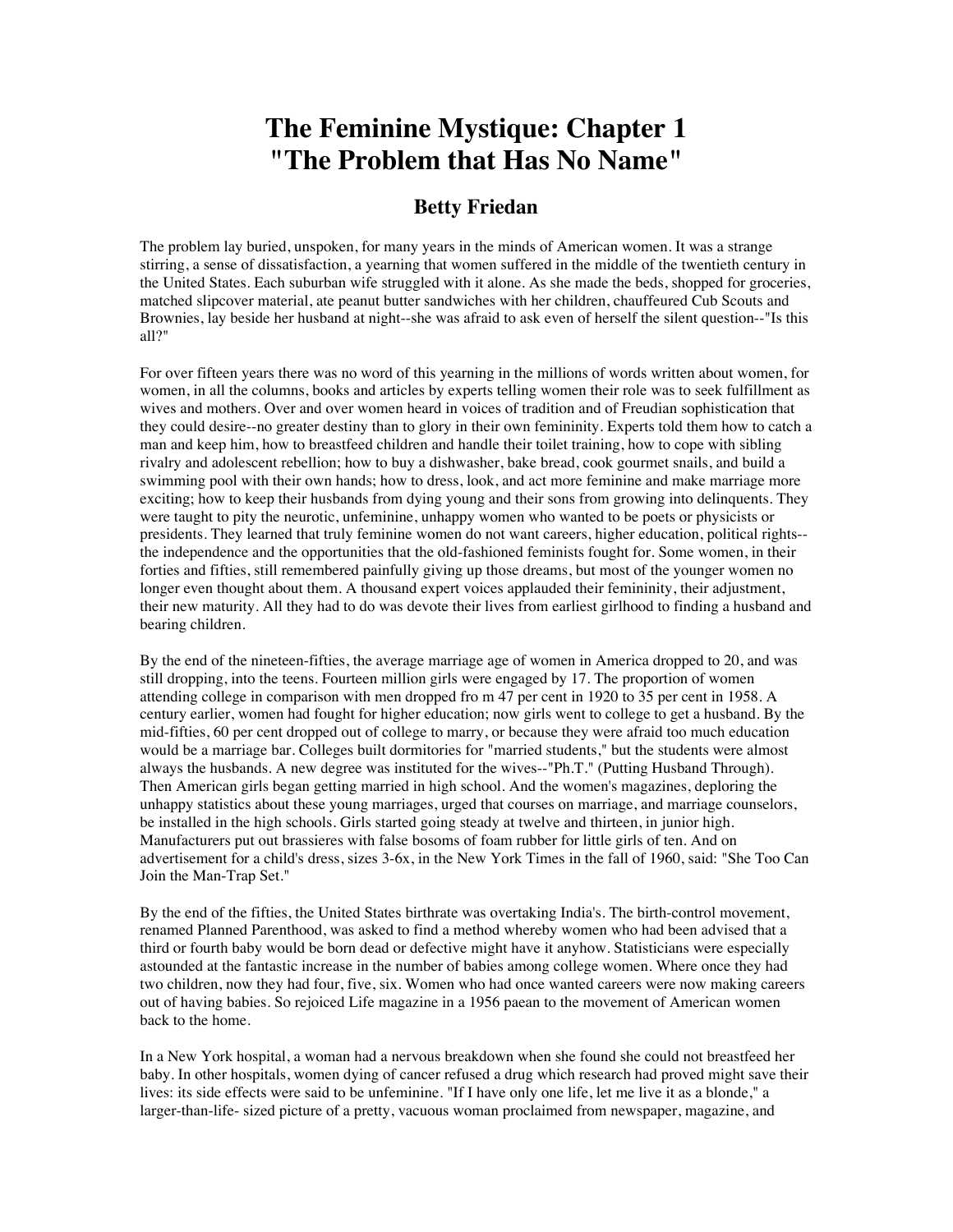drugstore ads. And across America, three out of every ten women dyed their hair blonde. They ate a chalk called Metrecal, instead of food, to shrink to the size of the thin young models. Department-store buyers reported that American women, since 1939, had become three and four sizes smaller. "Women are out to fit the clothes, instead of vice-versa," one buyer said.

Interior decorators were designing kitchens with mosaic murals and original paintings, for kitchens were once again the center of women's lives. Home sewing became a million-dollar industry. Many women no longer left their homes, except to shop, chauffeur their children, or attend a social engagement with their husbands. Girls were growing up in America without ever having jobs outside the home. In the late fifties, a sociological phenomenon was suddenly remarked: a third of American women now worked, but most were no longer young and very few were pursuing careers. They were married women who held part-time jobs, selling or secretarial, to put their husbands through school, their sons through college, or to help pay the mortgage. Or they were widows supporting families. Fewer and fewer women were entering professional work. The shortages in the nursing, social work, and teaching professions caused crises in almost every American city. Concerned over the Soviet Union's lead in the space race, scientists noted that America's greatest source of unused brain-power was women. But girls would not study physics: it was "unfeminine." A girl refused a science fellowship at Johns Hopkins to take a job in a real-estate office. All she wanted, she said, was what every other American girl wanted--to get married, have four children and live in a nice house in a nice suburb.

The suburban housewife--she was the dream image of the young American women and the envy, it was said, of women all over the world. The American housewife--freed by science and labor-saving appliances from the drudgery, the dangers of childbirth and the illnesses of her grandmother. She was healthy, beautiful, educated, concerned only about her husband, her children, her home. She had found true feminine fulfillment. As a housewife and mother, she was respected as a full and equal partner to man in his world. She was free to choose automobiles, clothes, appliances, supermarkets; she had everything that women ever dreamed of.

In the fifteen years after World War II, this mystique of feminine fulfillment became the cherished and selfperpetuating core of contemporary American culture. Millions of women lived their lives in the image of those pretty pictures of the American suburban housewife, kissing their husbands goodbye in front of the picture window, depositing their stationwagonsful of children at school, and smiling as they ran the new electric waxer over the spotless kitchen floor. They baked their own bread, sewed their own and their children's clothes, kept their new washing machines and dryers running all day. They changed the sheets on the beds twice a week instead of once, took the rughoolag class in adult education, and pitied their poor frustrated mothers, who had dreamed of having a career. Their only dream was to be perfect wives and mothers; their highest ambition to have five children and a beautiful house, their only fight to get and keep their husbands. They had no thought for the unfeminine problems of the world outside the home; they wanted the men to make the major decisions. They gloried in their role as women, and wrote proudly on the census blank: "Occupation: housewife."

For over fifteen years, the words written for women, and the words women used when they talked to each other, while their husbands sat on the other side of the room and talked shop or politics or septic tanks, were about problems with their children, or how to keep their husbands happy, or improve their children's school, or cook chicken or make slipcovers. Nobody argued whether women were inferior or superior to men; they were simply different. Words like "emancipation" and "career" sounded strange and embarrassing; no one had used them for years. When a Frenchwoman named Simone de Beauvoir wrote a book called The Second Sex, an American critic commented that she obviously "didn't know what life was all about," and besides, she was talking about French women. The "woman problem" in America no longer existed.

If a woman had a problem in the 1950's and 1960's, she knew that something must be wrong with her marriage, or with herself. Other women were satisfied with their lives, she thought. What kind of a woman was she if she did not feel this mysterious fulfillment waxing the kitchen floor? She was so ashamed to admit her dissatisfaction that she never knew how many other women shared it. If she tried to tell her husband, he didn't understand what she was talking about. She did not really understand it herself.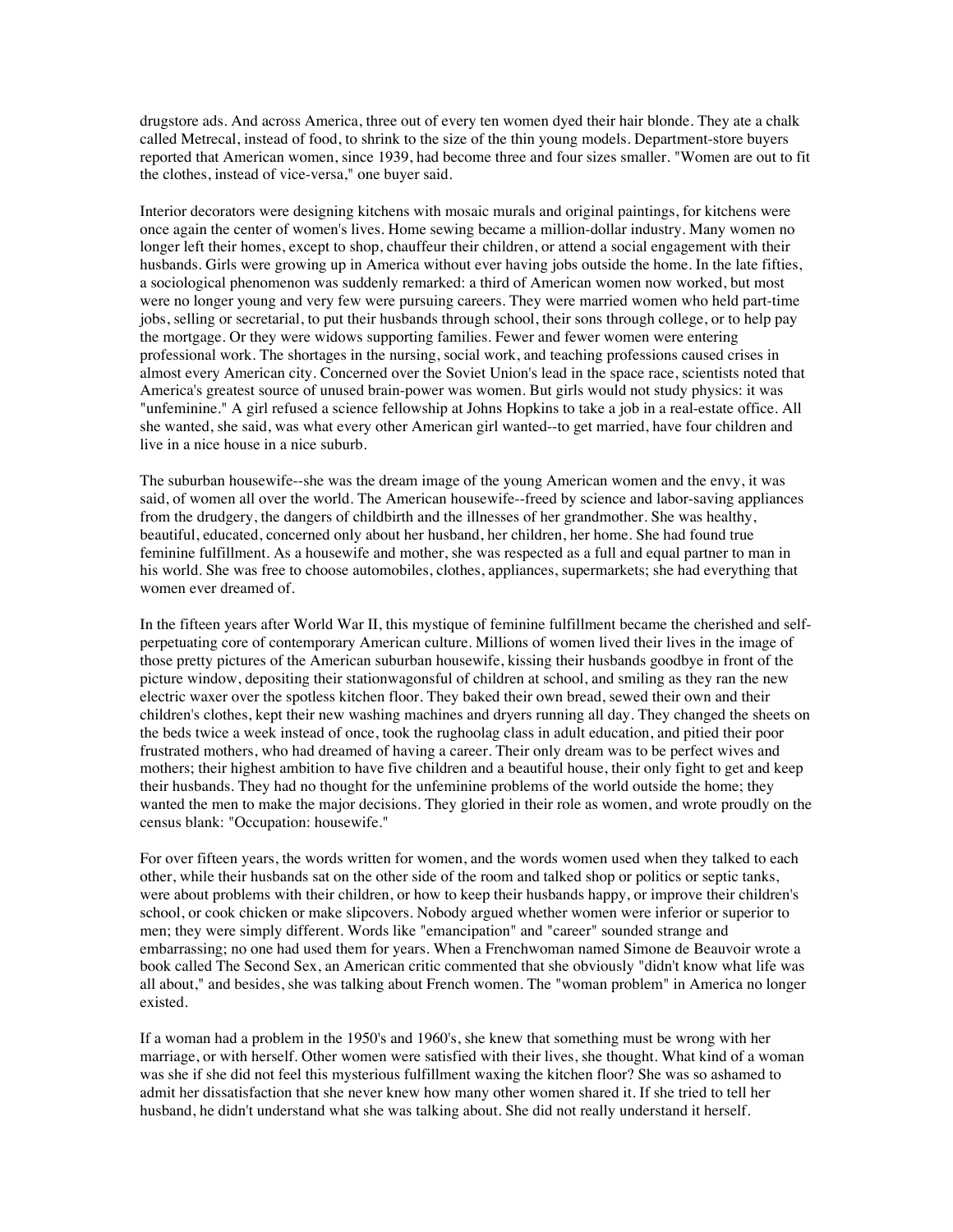For over fifteen years women in America found it harder to talk about the problem than about sex. Even the psychoanalysts had no name for it. When a woman went to a psychiatrist for help, as many women did, she would say, "I'm so ashamed," or "I must be hopelessly neurotic." "I don't know what's wrong with women today," a suburban psychiatrist said uneasily. "I only know something is wrong because most of my patients happen to be women. And their problem isn't sexual." Most women with this problem did not go to see a psychoanalyst, however. "There's nothing wrong really," they kept telling themselves, "There isn't any problem."

But on an April morning in 1959, I heard a mother of four, having coffee with four other mothers in a suburban development fifteen miles from New York, say in a tone of quiet desperation, "the problem." And the others knew, without words, that she was not talking about a problem with her husband, or her children, or her home. Suddenly they realized they all shared the same problem, the problem that has no name. They began, hesitantly, to talk about it. Later, after they had picked up their children at nursery school and taken them home to nap, two of the women cried, in sheer relief, just to know they were not alone.

Gradually I came to realize that the problem that has no name was shared by countless women in America. As a magazine writer I often interviewed women about problems with their children, or their marriages, or their houses, or their communities. But after a while I began to recognize the telltale signs of this other problem. I saw the same signs in suburban ranch houses and split-levels on Long Island and in New Jersey and Westchester County; in colonial houses in a small Massachusetts town; on patios in Memphis; in suburban and city apartments; in living rooms in the Midwest. Sometimes I sensed the problem, not as a reporter, but as a suburban housewife, for during this time I was also bringing up my own three children in Rockland County, New York. I heard echoes of the problem in college dormitories and semiprivate maternity wards, at PTA meetings and luncheons of the League of Women Voters, at suburban cocktail parties, in station wagons waiting for trains, and in snatches of conversation overheard at Schrafft's. The groping words I heard from other women, on quiet afternoons when children were at school or on quiet evenings when husbands worked late, I think I understood first as a woman long before I understood their larger social and psychological implications.

Just what was this problem that has no name? What were the words women used when they tried to express it? Sometimes a woman would say "I feel empty somehow . . . incomplete." Or she would say, "I feel as if I don't exist." Sometimes she blotted out the feeling with a tranquilizer. Sometimes she thought the problem was with her husband or her children, or that what she really needed was to redecorate her house, or move to a better neighborhood, or have an affair, or another baby. Sometimes, she went to a doctor with symptoms she could hardly describe: "A tired feeling. . . I get so angry with the children it scares me . . . I feel like crying without any reason." (A Cleveland doctor called it "the housewife's syndrome.") A number of women told me about great bleeding blisters that break out on their hands and arms. "I call it the house wife's blight" said a family doctor in Pennsylvania. "I see it so often lately in these young women with four, five and six children who bury themselves in their dishpans. But it isn't caused by detergent and it isn't cured by cortisone."

Sometimes a woman would tell me that the feeling gets so strong she runs out of the house and walks through the streets. Or she stays inside her house and cries. Or her children tell her a joke, and she doesn't laugh because she doesn't hear it. I talked to women who had spent years on the analyst's couch, working out their "adjustment to the feminine role," their blocks to "fulfillment as a wife and mother." But the desperate tone in these women's voices, and the look in their eyes, was the same as the tone and the look of other women, who were sure they had no problem, even though they did have a strange feeling of desperation.

A mother of four who left college at nineteen to get married told me:

I've tried everything women are supposed to do--hobbies, gardening, pickling, canning, being very social with my neighbors, joining committees, running PTA teas. I can do it all, and I like it, but it doesn't leave you anything to think about--any feeling of who you are. I never had any career ambitions. All I wanted was to get married and have four children. I love the kids and Bob and my home. There's no problem you can even put a name to. But I'm desperate. I begin to feel I have no personality. I'm a server of food and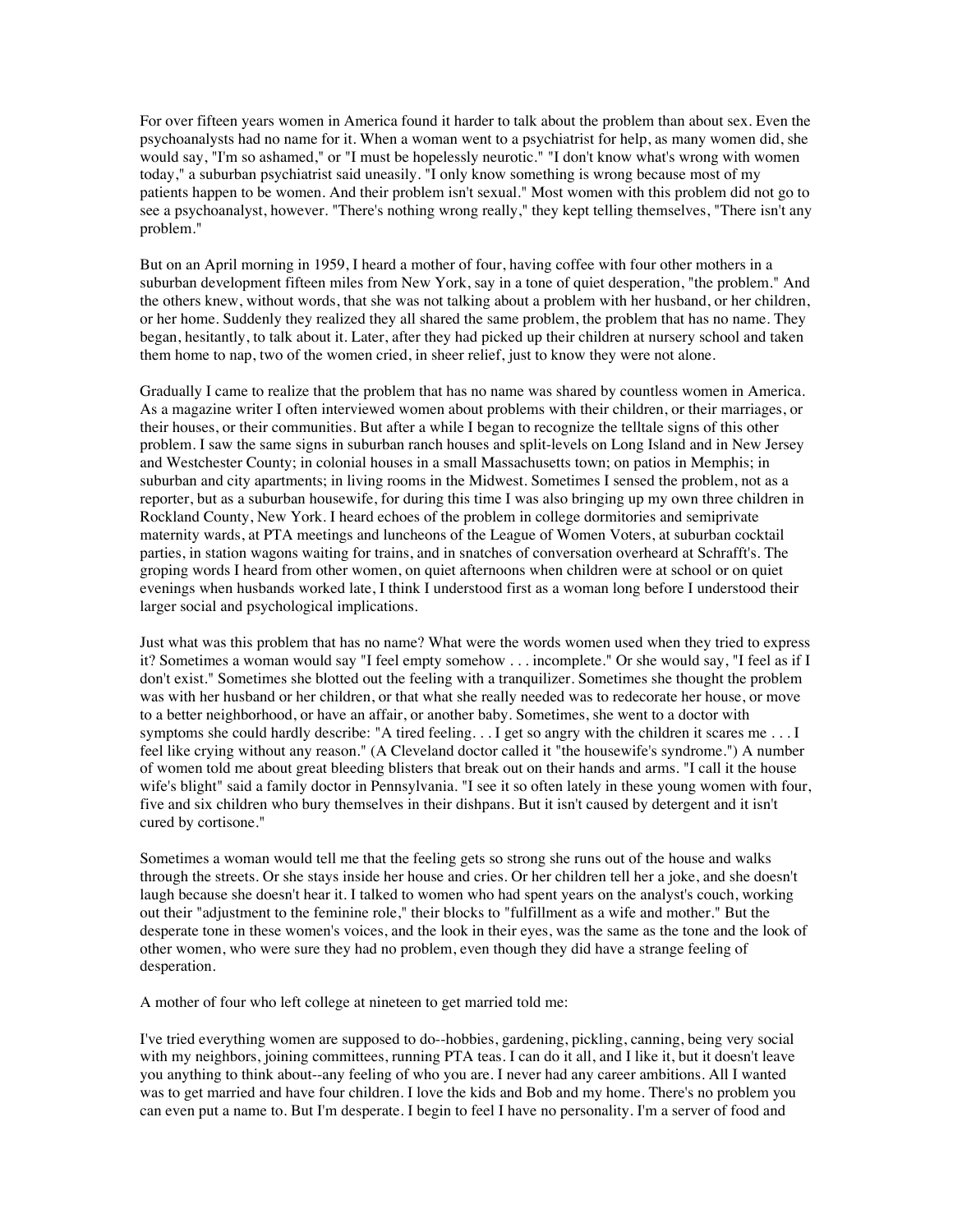putter-on of pants and a bed maker, somebody who can be called on when you want something. But who am I?

A twenty-three-year-old mother in blue jeans said:

I ask myself why I'm so dissatisfied. I've got my health, fine children, a lovely new home, enough money. My husband has a real future as an electronics engineer. He doesn't have any of these feelings. He says maybe I need a vacation, let's go to New York for a weekend. But that isn't it. I always had this idea we should do everything together. I can't sit down and read a book alone. If the children are napping and I have one hour to myself I just walk through the house waiting for them to wake up. I don't make a move until I know where the rest of the crowd is going. It's as if ever since you were a little girl, there's always been somebody or something that will take care of your life: your parents, or college, or falling in love, or having a child, or moving to a new house. Then you wake up one morning and there's nothing to look forward to.

A young wife in a Long Island development said:

I seem to sleep so much. I don't know why I should be so tired. This house isn't nearly so hard to clean as the cold-water Hat we had when I was working. The children are at school all day. It's not the work. I just don't feel alive.

In 1960, the problem that has no name burst like a boil through the image of the happy American housewife. In the television commercials the pretty housewives still beamed over their foaming dishpans and Time's cover story on "The Suburban Wife, an American Phenomenon" protested: "Having too good a time . . . to believe that they should be unhappy." But the actual unhappiness of the American housewife was suddenly being reported--from the New York Times and Newsweek to Good Housekeeping and CBS Television ("The Trapped Housewife"), although almost everybody who talked about it found some superficial reason to dismiss it. It was attributed to incompetent appliance repairmen (New York Times), or the distances children must be chauffeured in the suburbs (Time), or too much PTA (Redbook). Some said it was the old problem--education: more and more women had education, which naturally made them unhappy in their role as housewives. "The road from Freud to Frigidaire, from Sophocles to Spock, has turned out to be a bumpy one," reported the New York Times (June 28,1960). "Many young women- certainly not all--whose education plunged them into a world of ideas feel stifled in their homes. They find their routine lives out of joint with their training. Like shut-ins, they feel left out. In the last year, the problem of the educated housewife has provided the meat of dozens of speeches made by troubled presidents of women's colleges who maintain, in the face of complaints, that sixteen years of academic training is realistic preparation for wifehood and motherhood."

There was much sympathy for the educated housewife. ("Like a two-headed schizophrenic . . . once she wrote a paper on the Graveyard poets; now she writes notes to the milkman. Once she determined the boiling point of sulphuric acid; now she determine s her boiling point with the overdue repairman....The housewife often is reduced to screams and tears.... No one, it seems, is appreciative, least of all herself, of the kind of person she becomes in the process of turning from poetess into shrew.")

Home economists suggested more realistic preparation for housewives, such as high-school workshops in home appliances. College educators suggested more discussion groups on home management and the family, to prepare women for the adjustment to domestic life. A spate of articles appeared in the mass magazines offering "Fifty-eight Ways to Make Your Marriage More Exciting." No month went by without a new book by a psychiatrist or sexologist offering technical advice on finding greater fulfillment through sex.

A male humorist joked in Harper's Bazaar (July, 1960) that the problem could be solved by taking away woman's right to vote. ("In the pre-19th Amendment era, the American woman was placid, sheltered and sure of her role in American society. She left all the political decisions to her husband and he, in turn, left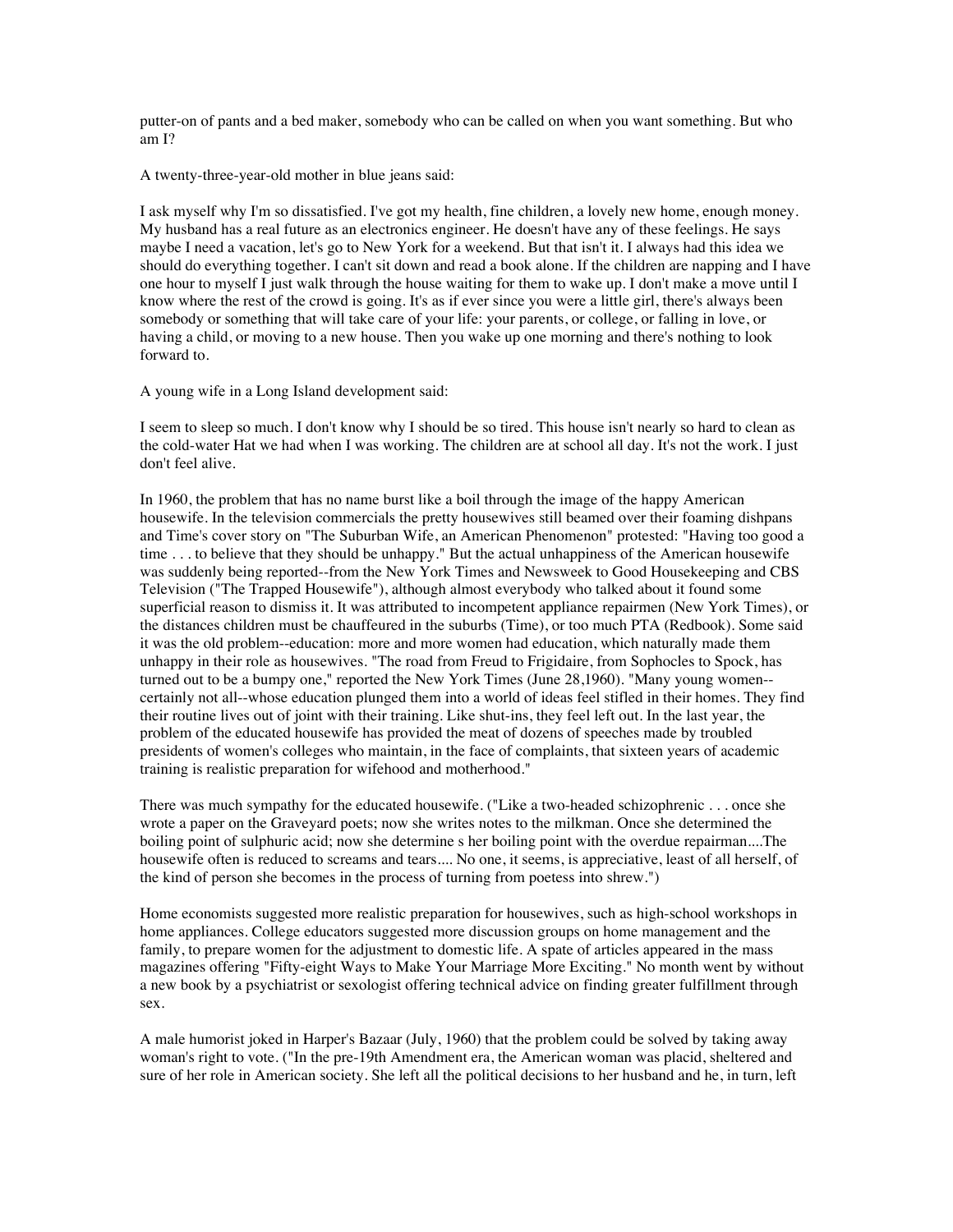all the family decisions to her. Today a woman has to make both the family and the political decisions, and it's too much for her.")

A number of educators suggested seriously that women no longer be admitted to the four-year colleges and universities: in the growing college crisis, the education which girls could not use as housewives was more urgently needed than ever by boys to do the work of the atomic age.

The problem was also dismissed with drastic solutions no one could take seriously,. (A woman writer proposed in Harper's that women be drafted for compulsory service as nurses' aides and baby-sitters.) And it was smoothed over with the age-old panaceas: "love is their answer," "the only answer is inner help," "the secret of completeness--children," "a private means of intellectual fulfillment," "to cure this toothache of the spirit--the simple formula of handling one's self and one's will over to God."1

The problem was dismissed by telling the housewife she doesn't realize how lucky she is--her own boss, no time clock, no junior executive gunning for her job. What if she isn't happy--does she think men are happy in this world? Does she really, secretly, still want to be a man? Doesn't she know yet how lucky she is to be a woman?

The problem was also, and finally, dismissed by shrugging that there are NO solutions: this is what being a woman means, and what is wrong with American women that they can't accept their role gracefully? As Newsweek put it (March 7, 1960):

She is dissatisfied with a lot that women of other lands can only dream of. Her discontent is deep, pervasive, and impervious to the superficial remedies which are offered at every hand.... An army of professional explorers have already charted the major sources of trouble.... From the beginning of time, the female cycle has defined and confined woman's role. As Freud was credited with saying: "Anatomy is destiny." Though no group of women has ever pushed these natural restrictions as far as the American wife, it seems that she still cannot accept them with good grace.... A young mother with a beautiful family, charm, talent and brains is apt to dismiss her role apologetically. "What do I do?" you hear her say. Why nothing. I'm just a housewife." A good education, it seems, has given this paragon among women an understanding of the value of everything except her own worth. . .

And so she must accept the fact that "American women's unhappiness is merely the most recently won of women's rights," and adjust and say with the happy housewife found by Newsweek: "We ought to salute the wonderful freedom we all have and be proud of our lives today. I have had college and I've worked, but being a housewife is the most rewarding and satisfying role.... My mother was never included in my father's business affairs. . . she couldn't get out of the house and away from us children. But I am an equal to my husband; I can go along with him on business trips and to social business affairs."

The alternative offered was a choice that few women would contemplate. In the sympathetic words of the New York Times: "All admit to being deeply frustrated at times by the lack of privacy, the physical burden, the routine of family life, the confinement of it. However, none would give up her home and family if she had the choice to make again." Redbook commented: "Few women would want to thumb their noses at husbands, children and community and go off on their own. Those who do may be talented individuals, but they rarely are successful women."

The year American women's discontent boiled over, it was also reported (Look) that the more than 21,000,000 American women who are single, widowed, or divorced do not cease even after fifty their frenzied, desperate search for a man. And the search begins early--for seventy per cent of all American women now marry before they are twenty-four. A pretty twenty-five-year-old secretary took thirty-five different jobs in six months in the futile hope of finding a husband. Women were moving from one political club to another, taking evening courses in accounting or sailing, learning to play golf or ski, joining a number of churches in succession, going to bars alone, in their ceaseless search for a man.

Of the growing thousands of women currently getting private psychiatric help in the United States, the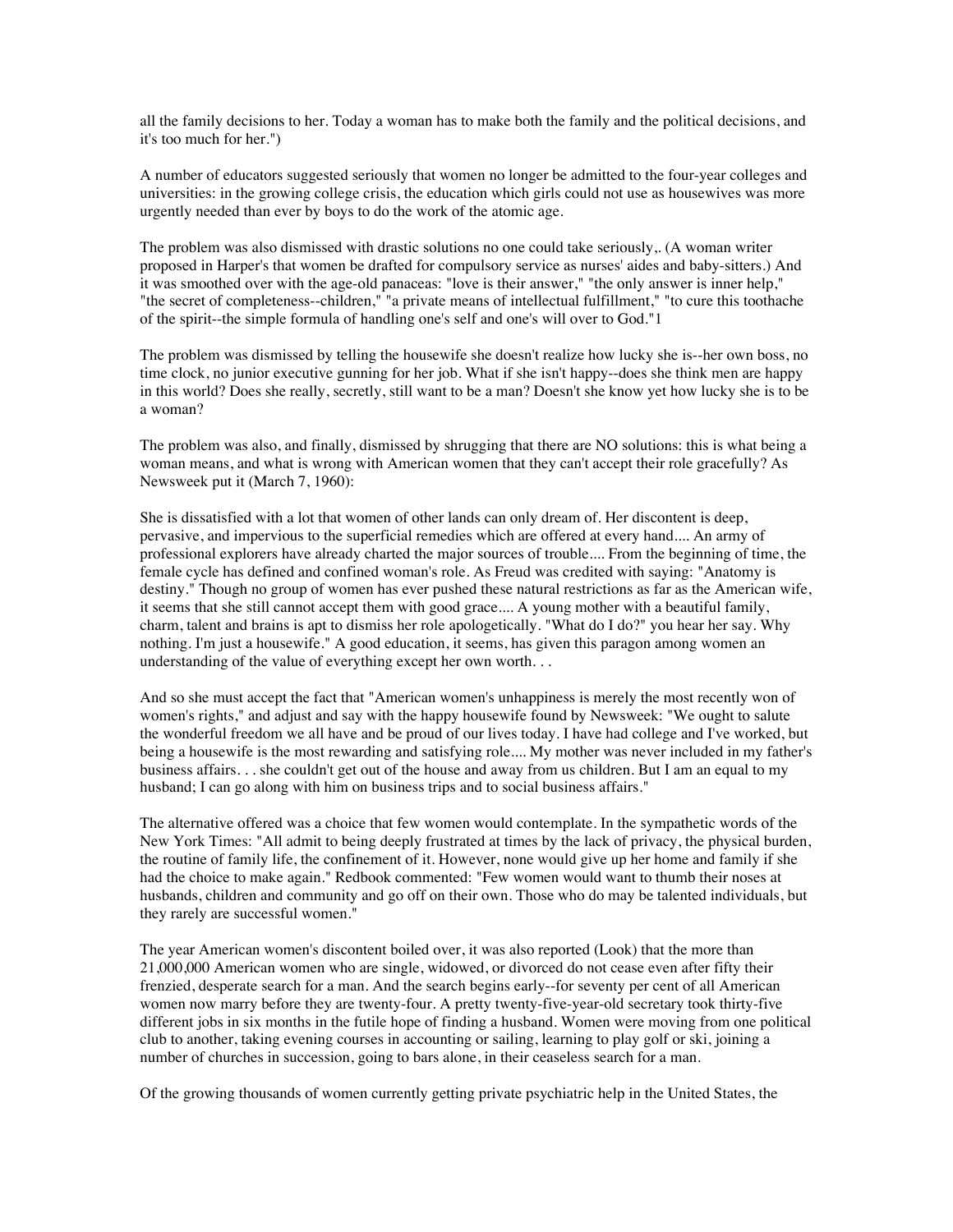married ones were reported dissatisfied with their marriages, the unmarried ones suffering from anxiety and, finally, depression. Strangely, a number of psychiatrists stated that, in their experience, unmarried women patients were happier than married ones. So the door of all those pretty suburban houses opened a crack to permit a glimpse of uncounted thousands of American housewives who suffered alone from a problem that suddenly everyone was talking about, and beginning to take for granted, as one of those unreal problems in American life that can never be solved-like the hydrogen bomb. By 1962 the plight of the trapped American housewife had become a national parlor game. Whole issues of magazines, newspaper columns, books learned and frivolous, educational conferences and television panels were devoted to the problem.

Even so, most men, and some women, still did not know that this problem was real. But those who had faced it honestly knew that all the superficial remedies, the sympathetic advice, the scolding words and the cheering words were somehow drowning the problem in unreality. A bitter laugh was beginning to be heard from American women. They were admired, envied, pitied, theorized over until they were sick of it, offered drastic solutions or silly choices that no one could take seriously. They got all kinds of advice from the growing armies of marriage and child-guidance counselors, psychotherapists, and armchair psychologists, on how to adjust to their role as housewives. No other road to fulfillment was offered to American women in the middle of the twentieth century. Most adjusted to their role and suffered or ignored the problem that has no name. It can be less painful for a woman, not to hear the strange, dissatisfied voice stirring within her.

It is NO longer possible to ignore that voice, to dismiss the desperation of so many American women. This is not what being a woman means, no matter what the experts say. For human suffering there is a reason; perhaps the reason has not been found because the right questions have not been asked, or pressed far enough. I do not accept the answer that there is no problem because American women have luxuries that women in other times and lands never dreamed of; part of the strange newness of the problem is that it cannot be understood in terms of the age-old material problems of man: poverty, sickness, hunger, cold. The women who suffer this problem have a hunger that food cannot fill. It persists in women whose husbands are struggling intern and law clerks, or prosperous doctors and lawyers; in wives of workers and executives who make \$5,000 a year or \$50,000. It is not caused by lack of material advantages; it may not even be felt by women preoccupied with desperate problems of hunger, poverty or illness. And women who think it will be solved by more money, a bigger house, a second car, moving to a better suburb, often discover it gets worse.

It is no longer possible today to blame the problem on loss of femininity: to say that education and independence and equality with men have made American women unfeminine. I have heard so many women try to deny this dissatisfied voice within themselves because it does not fit the pretty picture of femininity the experts have given them. I think, in fact, that this is the first clue to the mystery; the problem cannot be understood in the generally accepted terms by which scientists have studied women, doctors have treated them, counselors have advised them, and writers have written about them. Women who suffer this problem, in whom this voice is stirring, have lived their whole lives in the pursuit of feminine fulfillment. They are not career women (although career women may have other problems); they are women whose greatest ambition has been marriage and children. For the oldest of these women, these daughters of the American middle class, no other dream was possible. The ones in their forties and fifties who once had other dreams gave them up and threw themselves joyously into life as housewives. For the youngest, the new wives and mothers, this was the only dream. They are the ones who quit high school and college to marry, or marked time in some job in which they had no real interest until they married. These women are very "feminine" in the usual sense, and yet they still suffer the problem.

Are the women who finished college, the women who once had dreams beyond housewifery, the ones who suffer the most? According to the experts they are, but listen to these four women:

My days are all busy, and dull, too. All I ever do is mess around. I get up at eight--I make breakfast, so I do the dishes, have lunch, do some more dishes, and some laundry and cleaning in the afternoon. Then it's supper dishes and I get to sit down a few minutes, before the children have to be sent to bed. . . That's all there is to my day. It's just like any other wife's day. Humdrum. The biggest time, I am chasing kids.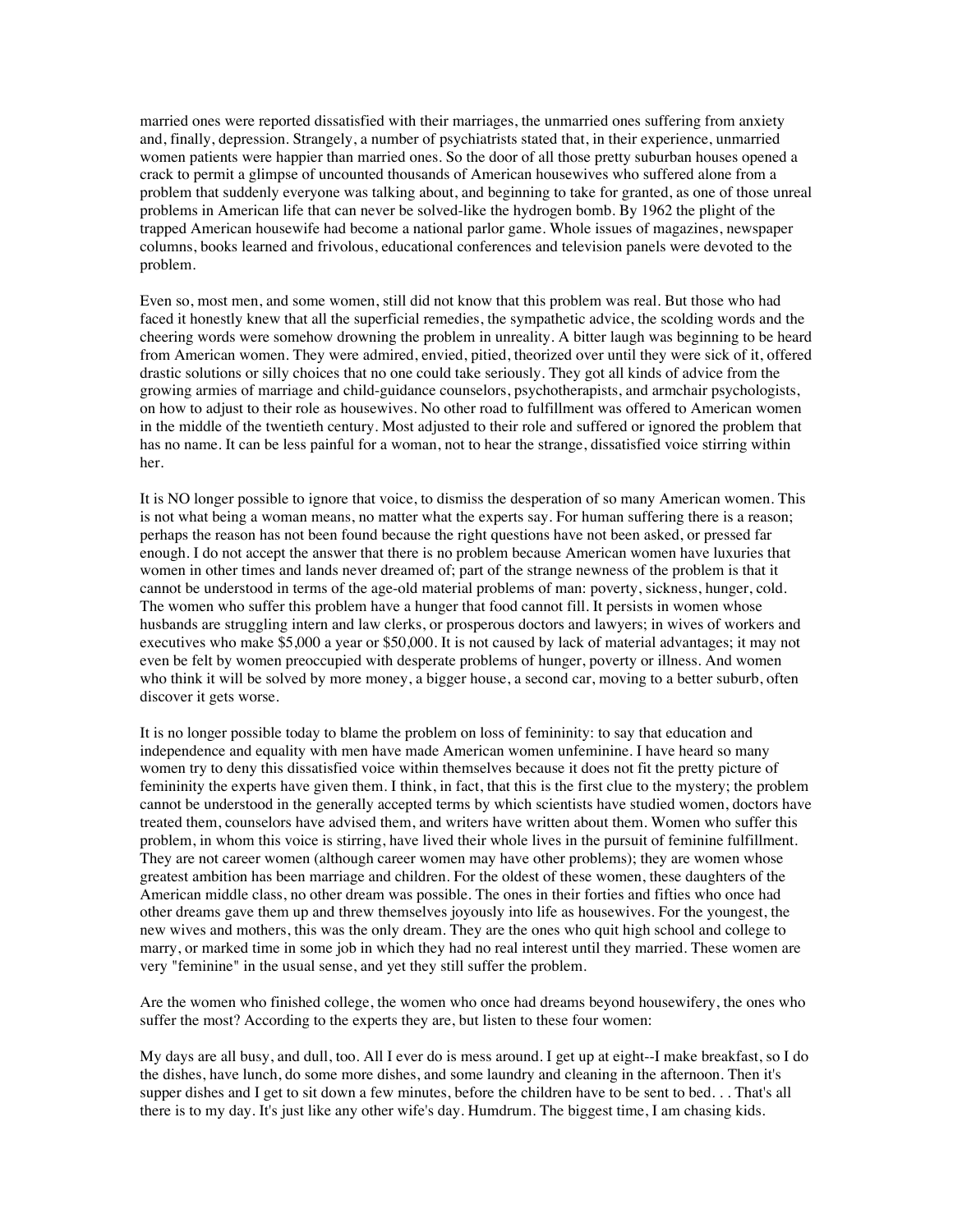Ye Gods, what do I do with my time? Well, I get up at six. I get my son dressed and then give him breakfast. After that I wash dishes and bathe and feed the baby. Then I get lunch and while the children nap, I sew or mend or iron and do all the other things I can't get done before noon. Then I cook supper for the family and my husband watches TV while I do the dishes. After I get the children to bed, I set my hair and then I go to bed.

The problem is always being the children's mommy, or the minister's wife and never being myself. A film made of any typical morning in my house would look like an old Marx Brothers' comedy. I wash the dishes, rush the older children off to school, dash out in the yard to cultivate the chrysanthemums, run back in to make a phone call about a committee meeting, help the youngest child build a blockhouse, spend fifteen minutes skimming the newspapers so I can be well-informed, then scamper down to the washing machines where my thrice-weekly laundry includes enough clothes to keep a primitive village going for an entire year. By noon I'm ready for a padded cell. Very little of what I've done has been really necessary or important. Outside pressures lash me through the day. Yet I look upon myself as one of the more relaxed housewives in the neighborhood. Many of my friends are even more frantic In the past sixty years we have come full circle and the American housewife is once again trapped in a squirrel cage. If the cage is now a modern plateglass -and-broadloom ranch house or a convenient modern apartment, the situation is no less painful than when her grandmother sat over an embroidery hoop in her gilt-end-plush parlor and muttered angrily about women's rights.

The first two women never went to college. They live in developments in Levittown, New Jersey, and Tacoma, Washington, and were interviewed by a team of sociologists studying workingmen's wives. 2 The third, a minister's wife, wrote on the fifteenth reunion questionnaire of her college that she never had any career ambitions, but wishes now she had. The fourth, who has a Ph.D. in anthropology, is today a Nebraska housewife with three children.. Their words seem to indicate that housewives of all educational levels suffer the same feeling of desperation.

The fact is that NO one today is muttering angrily about "women's rights," even though more and more women have gone to college. In a recent study of all the classes that have graduated from Barnard College, a significant minority of earlier graduates blamed their education for making them want "rights," later classes blamed their education far giving them career dreams, but recent graduates blamed the college for making them feel it was not enough simply to be a housewife and mother; they did not want to feel guilty if they did not read books or take part in community activities. But if education is not the cause of the problem, the fact that education somehow festers in these women may be a due.

If the secret of feminine fulfillment is having children, never have many women, with the freedom to choose, had so many children in so few years, so willingly. If the answer is love, never have women marched for love with such determination. And yet there is a growing suspicion that the problem may not be sexual, though it must somehow relate to sex. I have heard from many doctors evidence of new sexual problems between man and wife--sexual hunger in wives so that their husbands cannot satisfy it. "We have made women a sex attire," said a psychiatrist at the Margaret Sanger marriage counseling clinic. "She has no identity except as a wife and mother. She does know who she is herself. She waits all day for her husband to come home at night to make her feel alive. And now it is the husband who is interested. It is terrible for the women, to lie there, night after night, tiny for her husband to make her feel alive." Why is there such a market for books and articles offering sexual advice? The kind of sexual orgasm which Kinsey found in statistical plenitude in the recent generations of American women does not seem to make this problem go away.

On the contrary, new neuroses are being seen among women--and problems as yet unnamed as neuroses- which Freud and his followers did not predict, with physical symptoms, anxieties, and defense mechanisms equal to those caused by sexual repression. And strange new problems are being reported in the growing generations of children whose mothers were always there, driving them around, helping them with their homework--an inability to endure pain or discipline or pursue any self-sustained goal of any sort, a devastating boredom with life. Educators are increasingly uneasy about the dependence, the lack of selfreliance, of the boys and girls who are entering college today. "We fight a continual battle to make our students assume manhood," said a Columbia dean.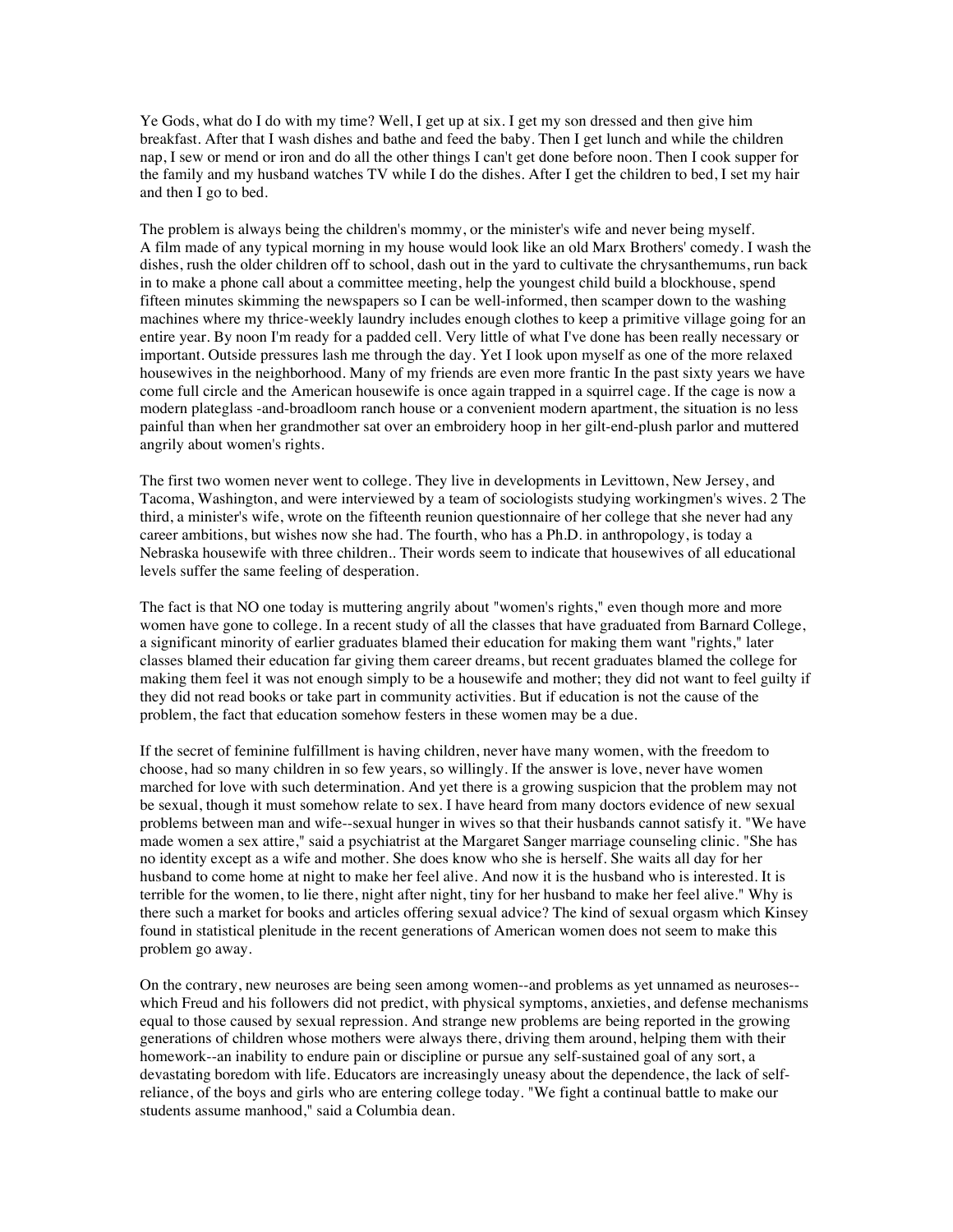A White House conference was held on the physical and muscular deterioration of American children: were they being over-nurtured? Sociologists noted the astounding organization of suburban children's lives: the lessons, parties, entertainments, play and study groups organized for them. A suburban housewife in Portland, Oregon, wondered why the children "need" Brownies and Boy Scouts out here. "This is not the slums. The kids out here have the great outdoors. I think people are so bored. they organize the children, and then try to hook ever' one else on it. And the poor kids have no time left just to lie on their beds and daydream."

Can the problem that has no name be somehow related to the domesroutine of the housewife? When a woman tries to put the problem into words, she often merely describes the daily life she leads. What is there in this recital of comfortable domestic detail that could possibly cause such a feeling of desperation? Is she trapped simply by the enormous demands of her role as modern housewife: wife, mistress, mother, nurse, consumer, cook, chauffeur, expert on interior decoration child care, appliance repair, furniture refinishing, nutrition, and education? Her day is fragmented as she rushes from dishwasher to washing machine to telephone to dryer to station wagon to supermarket, and delivers Johnny to the Little League field, takes Janey to dancing class, gets the lawnmower fixed and meets the 6:45. She can never spend more than 15 minutes on any one thing; she has no time to read books, only magazines; even if she had time, she has lost the power to concentrate. At the end of the day, she is so terribly tired that sometimes her husband has to take over and put the children to bed.

Thus terrible tiredness took so many women to doctors in the 1950's that one decided to investigate it. He found, surprisingly, that his patients suffering from "housewife's fatigue' slept more than an adult needed to sleep -as much as ten hours a day- and that the actual energy they expended on housework did not tax their capacity. The real problem must be something else, he decided-perhaps boredom. Some doctors told their women patients they must get out of the house for a day, treat themselves to a movie in town. Others prescribed tranquilizers. Many suburban housewives were taking tranquilizers like cough drops. You wake up in the morning, and you feel as if there's no point in going on another day like this. So you take a tranquilizer because it makes you not care so much that it's pointless."

It is easy to see the concrete details that trap the suburban housewife, the continual demands on her time. But the chains that bind her in her trap are chains in her own mind and spirit. They are chains made up of mistaken ideas and misinterpreted facts, of incomplete truths and unreal choices. They are not easily seen and not easily shaken off.

How can any woman see the whole truth within the bounds of her own life? How can she believe that voice inside herself, when it denies the conventional, accepted truths by which she has been living? And yet the women I have talked to, who are finally listening to that inner voice, seem in some incredible way to be groping through to a truth that has defied the experts.

I think the experts in a great many fields have been holding pieces of that truth under their microscopes for a long time without realizing it. I found pieces of it in certain new research and theoretical developments in psychological, social and biological science whose implications for women seem never to have been examined. I found many clues by talking to suburban doctors, gynecologists, obstetricians, child-guidance clinicians, pediatricians, high-school guidance counselors, college professors, marriage counselors, psychiatrists and ministers-questioning them not on their theories, but on their actual experience in treating American women. I became aware of a growing body of evidence, much of which has not been reported publicly because it does not fit current modes of thought about women--evidence which throws into question the standards of feminine normality, feminine adjustment, feminine fulfillment, and feminine maturity by which most women are still trying to live.

I began to see in a strange new light the American return to early marriage and the large families that are causing the population explosion; the recent movement to natural childbirth and breastfeeding; suburban conformity, and the new neuroses, character pathologies and sexual problems being reported by the doctors. I began to see new dimensions to old problems that have long been taken for granted among women: menstrual difficulties, sexual frigidity, promiscuity, pregnancy fears, childbirth depression, the